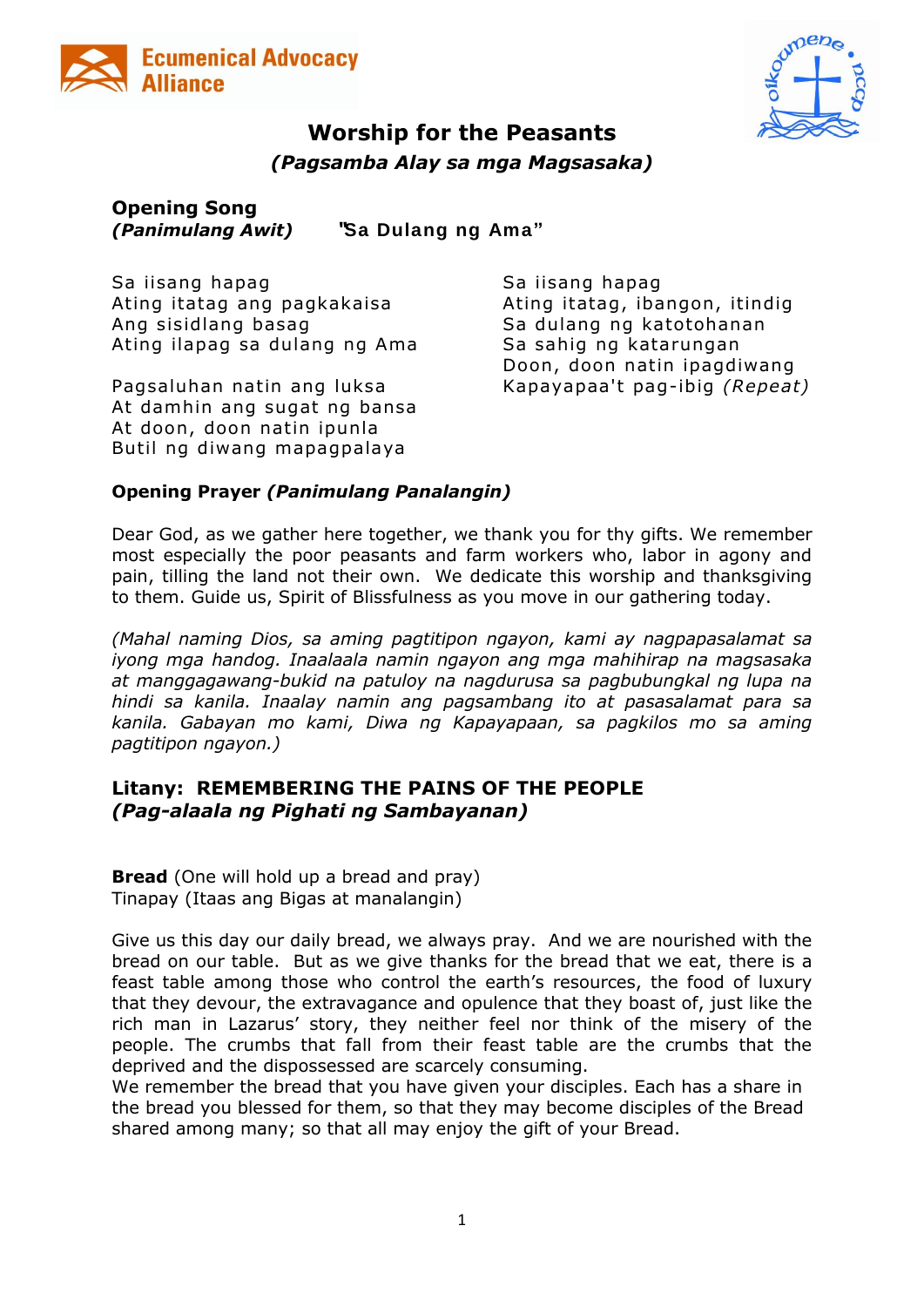*(Ibigay mo sa amin ang aming pagkain sa araw-araw, ito ang aming dulog. Ang bigas ang siyang nagbibigay sa amin ng kalakasan. Subalit habang ito ay aming pinasasalamatan, sa gitna ng hapag ng piging, may iilang tao na kumokontrol sa biyaya ng kalikasan, nagpapasasa sa kasaganaan at karangyaan, tulad ng mayamang lalaki sa salaysay ni Lazaro, hindi nila nararamdaman o naiisip man lamang ang paghihirap ng sambayanan. Ang mga mumo na nahuhulog mula sa kanilang hapag-piging ay pinaghahatian at pinagdadamutan ng mga api't hikahos.*

*Inaalala namin ang tinapay na ipinamahagi mo sa iyong mga disipulo. Bawat isa ay may bahagi sa tinapay na iyong pinagpala, upang sila naman ay maging disipulo rin ng Tinapay na paghahati-hatian ng buong madla. Sa ganun, ang lahat ay makikibahagi sa biyaya Mo.)*

## **Scripture Reading:** *Mark 4:26-34 (New International Version (NIV)*

## *The Parable of the Growing Seed*

**<sup>26</sup>** He also said, "This is what the kingdom of God is like. A man scatters seed on the ground. **<sup>27</sup>** Night and day, whether he sleeps or gets up, the seed sprouts and grows, though he does not know how. **<sup>28</sup>** All by itself the soil produces grain—first the stalk, then the head, then the full kernel in the head. **<sup>29</sup>** As soon as the grain is ripe, he puts the sickle to it, because the harvest has come."

## *Ang Talinghaga ng Binhing Tumutubo*

*<sup>26</sup> Sinabi ni Jesus: Ang paghahari ng Diyos ay katulad sa isang tao na nagtanim ng binhi sa lupa. <sup>27</sup> Siya ay natutulog at bumabangon araw at gabi. Ang binhi ay sumisibol at lumalaki na hindi niya nalalaman kung papaano. <sup>28</sup> Ito ay sapagkat ang lupa mismo ang nagpapabunga sa mga binhi, una muna ang usbong, saka uhay, pagkatapos ay mga hitik na butil sa uhay. <sup>29</sup> Kapag hinog na ang bunga, kaagad na ipinagagapas niya ito sapagkat dumating na ang anihan.*

#### **The Parable of the Mustard Seed**

**<sup>30</sup>** Again he said, "What shall we say the kingdom of God is like, or what parable shall we use to describe it? **<sup>31</sup>** It is like a mustard seed, which is the smallest of all seeds on earth.**<sup>32</sup>** Yet when planted, it grows and becomes the largest of all garden plants, with such big branches that the birds can perch in its shade."

**<sup>33</sup>** With many similar parables Jesus spoke the word to them, as much as they could understand. **<sup>34</sup>** He did not say anything to them without using a parable. But when he was alone with his own disciples, he explained everything.

#### *Ang Talinghaga ng Butil ng Mustasa*

*<sup>30</sup> Gayundin, sinabi ni Jesus: Sa ano natin itutulad ang paghahari ng Diyos o sa anong talinghaga natin ihahambing ito? <sup>31</sup> Katulad ito ng binhi ng mustasa na itinatanim sa lupa. Ito ang pinakamaliit sa lahat ng mga binhi na itinatanim sa lupa. <sup>32</sup> Kapag naitanim at lumago, ito ay nagiging pinakamalaki sa mga gulay.*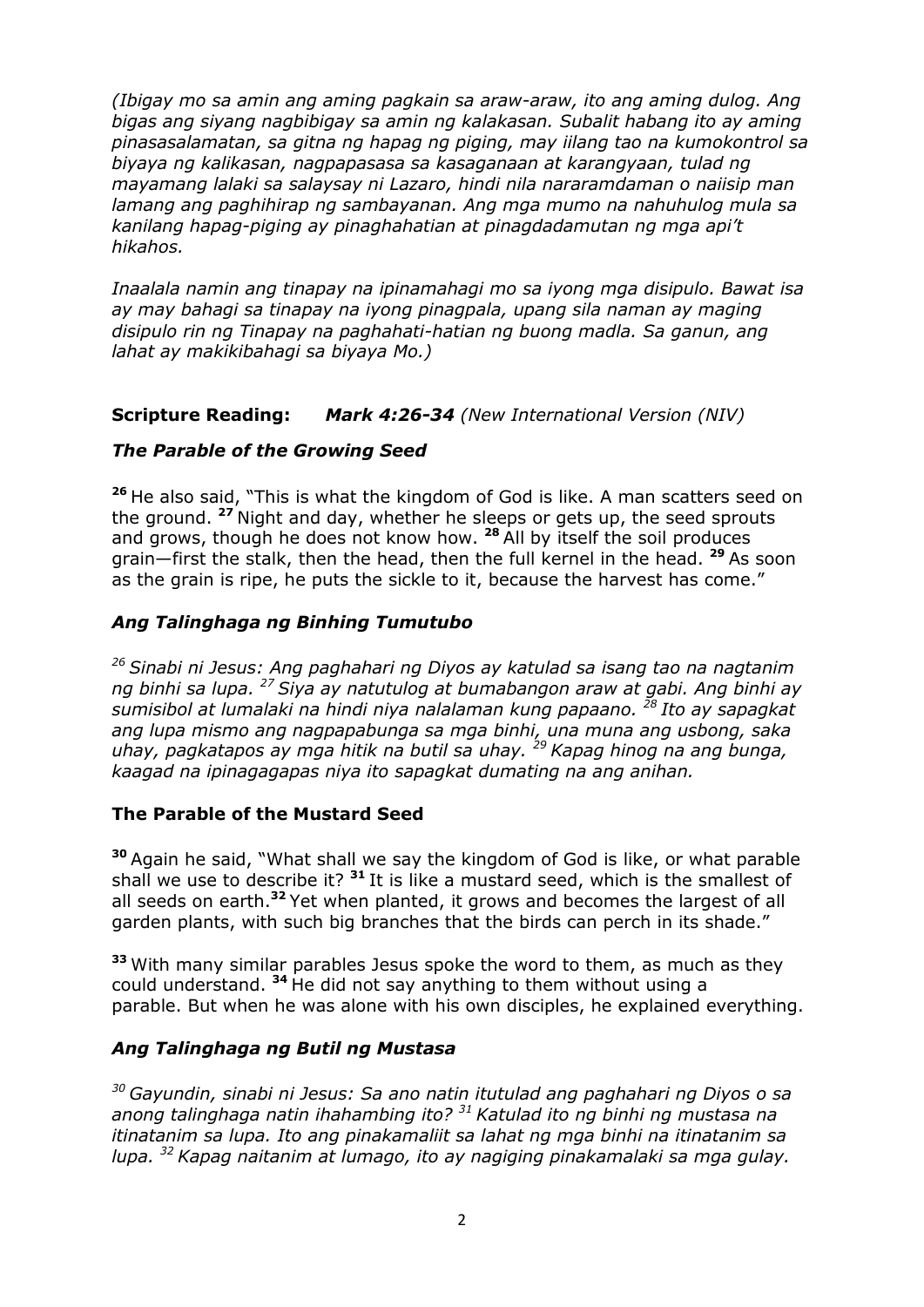*Lumalago ang mga sanga nito na anupa't ang mga ibon sa himpapawid ay makakapamugad sa lilim nito.* 

*<sup>33</sup> Nangaral sa kanila si Jesus ng salita sa pamamagitan ng maraming talinghagang tulad nito, ayon sa kakayahan nilang makinig. <sup>34</sup> Hindi siya nagsalita sa kanila maliban sa pamamagitan ng talinghaga. Ngunit ipinapaliwanag niya nang bukod sa kaniyang mga alagad ang lahat ng mga bagay.*

#### **Prayer for the Land** *(Panalangin Para sa Lupa)*

**Leader:** The life of a farmer revolves on land. On it, s/he was born. On it, s/he has grown. From the land, s/he gets the fruits to feed and educate her/his children. History has shown that nations suffered civil wars and revolutions in the course of struggles against land injustice. Ancient Rome had its slave revolts due to oppression of the Roman nobles. Modern times have seen the overthrow of government in Cuba and Korea in the struggle for land and freedom. Through the light of the Scriptures, let us pray for peace based on justice in our land.

**Reader 1:** Woe to those who join house to house, who add field to field, until there is room for no one but you, and you are left to live alone in the midst of the land! (Isaiah 5:8)

**Reader 2:** Seven out of ten peasants are still landless. The wealth of the earth is not just for the few. Poor peasants cry out: Land to the tiller!

**Reader 1**: The Lord enters into judgment with the elders and princes of his people: It is you who have devoured the vineyard; the spoil of the poor is in your houses. (Isaiah 3:14)

**Reader 2:** In the old world, the poor plant and the princes devour the vineyard, resulting in massive hunger. The peasants' mass exodus to the cities is a clear sign of rural poverty. In big cities, they end up as urban poor. (Mater et Magistra # 126 by Pope John XXIII) The rural and urban poor cry out: Land, Just Wages and Jobs for the People! Stop Land grabbing, Land Conversion and Demolition!

**Leader:** Isaiah gives us hope: "For I am about to create new heavens and a new earth. They shall build houses and inhabit them; they shall plant vineyards and eat their fruit. They shall not build and another inhabit; they shall not plant and another eat." (Isaiah 65:17, 21, 22)

**All :** God of Justice and Love, we believe that at the very heart of Jesus' message and mission is the challenge to fight for the liberation of the poor from poverty. Justice and liberation for the Anawim (poor and oppressed) is one of the kingdom blessings. Guide us in our journey as we advocate the cry of poor peasants and participate in their struggle and aspiration. Grant this through Christ our Lord.